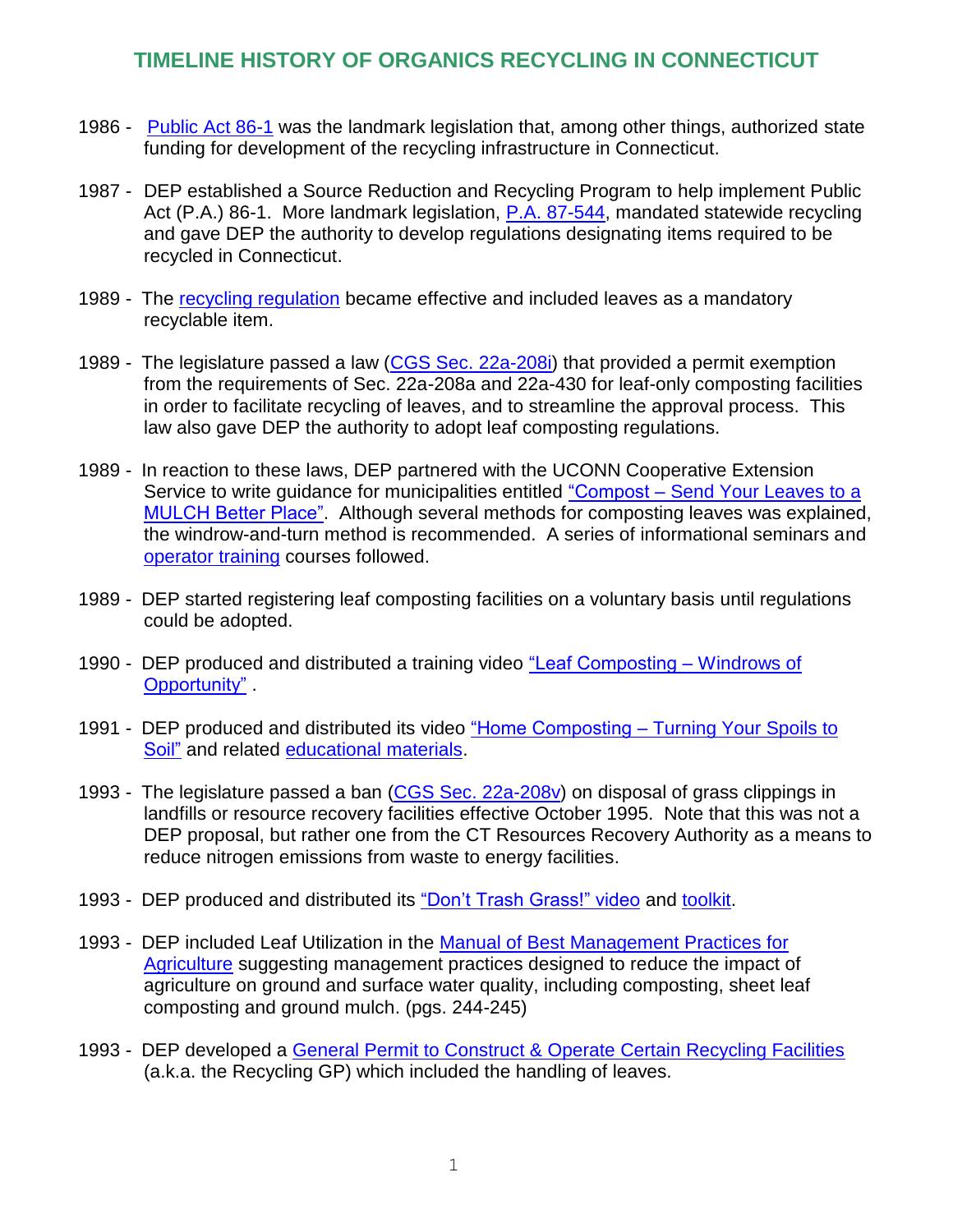- 1994 Leaf Composting [Regulations](http://www.ct.gov/deep/lib/deep/regulations/22a/22a-208i(a)-1.pdf) were adopted that established siting and operation criteria, as well as [registration](http://www.ct.gov/deep/cwp/view.asp?a=2709&q=324210&deepNav_GID=1643#Leaf) requirements. It also provided for sheet leaf composting of leaves on land actively devoted to agriculture (i.e. tilling leaves into farmland for agricultural amendment) through a notification process.
- 1995 The legislature repealed the 1993 [grass clipping disposal ban](http://www.cga.ct.gov/current/pub/chap_446d.htm#sec_22a-208v) and extended the effective date to October 1997.
- 1996 DEP added Grass Clipping Utilization to the Manual of Best Management Practices for [Agriculture](http://www.ct.gov/deep/lib/deep/aquifer_protection/bmps_agriculture.pdf) suggesting management practices designed to reduce the impact of agriculture on ground and surface water quality, including application to cropland, incorporated into manure storage facilities, and added to on-farm composting operations. (pgs. 245A-245D)
- 1997 The legislature repealed the [grass clipping disposal ban](http://www.cga.ct.gov/current/pub/chap_446d.htm#sec_22a-208v) again and extended the effective date to October 1, 1998. This time, it stuck.
- 1997 DEP includes grass clippings in the General Permit to Construct & Operate Certain Recycling Facilities.
- 1997 DEP partnered with ConnDOT to perform [field studies](http://www.ct.gov/deep/cwp/view.asp?a=2718&q=325354&depNav+GID=1645) using compost for soil erosion control, establishing turf, and amending planting backfill. This resulted in ConnDOT adopting a materials specification for compost in their ["Standard Specifications for](http://www.ct.gov/dot/cwp/view.asp?a=2288&Q=498392)  [Roads, Bridges and Incidental Construction"](http://www.ct.gov/dot/cwp/view.asp?a=2288&Q=498392) (Section M.13.06 in Form 816).
- 1997 DEP leads by example by initiating an [On-site Office Food Scrap Composting](http://www.ct.gov/deep/cwp/view.asp?a=2718&q=535104&deepNav_GID=1645) Program at their headquarters building at 79 Elm Street in the Capitol district of Hartford, CT.
- 1999 DEP published [Best Management Practices for Grass Clipping Management,](http://www.ct.gov/deep/lib/deep/compost/compost_pdf/grassbmp.pdf) emphasizing leaving them on the lawn as the first and best management practice.
- 2001 DEP commissions a [GIS Mapping Study](http://www.ct.gov/deep/cwp/view.asp?a=2718&q=325382&deepNav_GID=1645) to identify and quantify the large scale commercial and institutional food residual generators in Connecticut as a tool for food scrap recyclers, generators, haulers and prospective organics recycling entrepreneurs to understand the volumes and locations of potential feedstock. The database and map was updated in 2011.
- 2002 DEP funds four commercial and institutional [food scrap recycling pilot projects.](http://www.ct.gov/deep/cwp/view.asp?a=2718&q=325346&deepNav_GID=1645) One of these projects resulted in a [School Composting Manual.](http://www.ct.gov/deep/lib/deep/compost/compost_pdf/schmanual.pdf)
- 2002 DEP issued the first [General Permit for the Addition of Grass Clippings at Registered](http://www.ct.gov/deep/lib/deep/Permits_and_Licenses/Waste_General_Permits/grass_gp.pdf)  [Leaf Composting Facilities.](http://www.ct.gov/deep/lib/deep/Permits_and_Licenses/Waste_General_Permits/grass_gp.pdf) Having a registered leaf site is a pre-requisite to applying for this GP.
- 2003 DEP develops a **Sheet Leaf Composting guidance document and registration form.**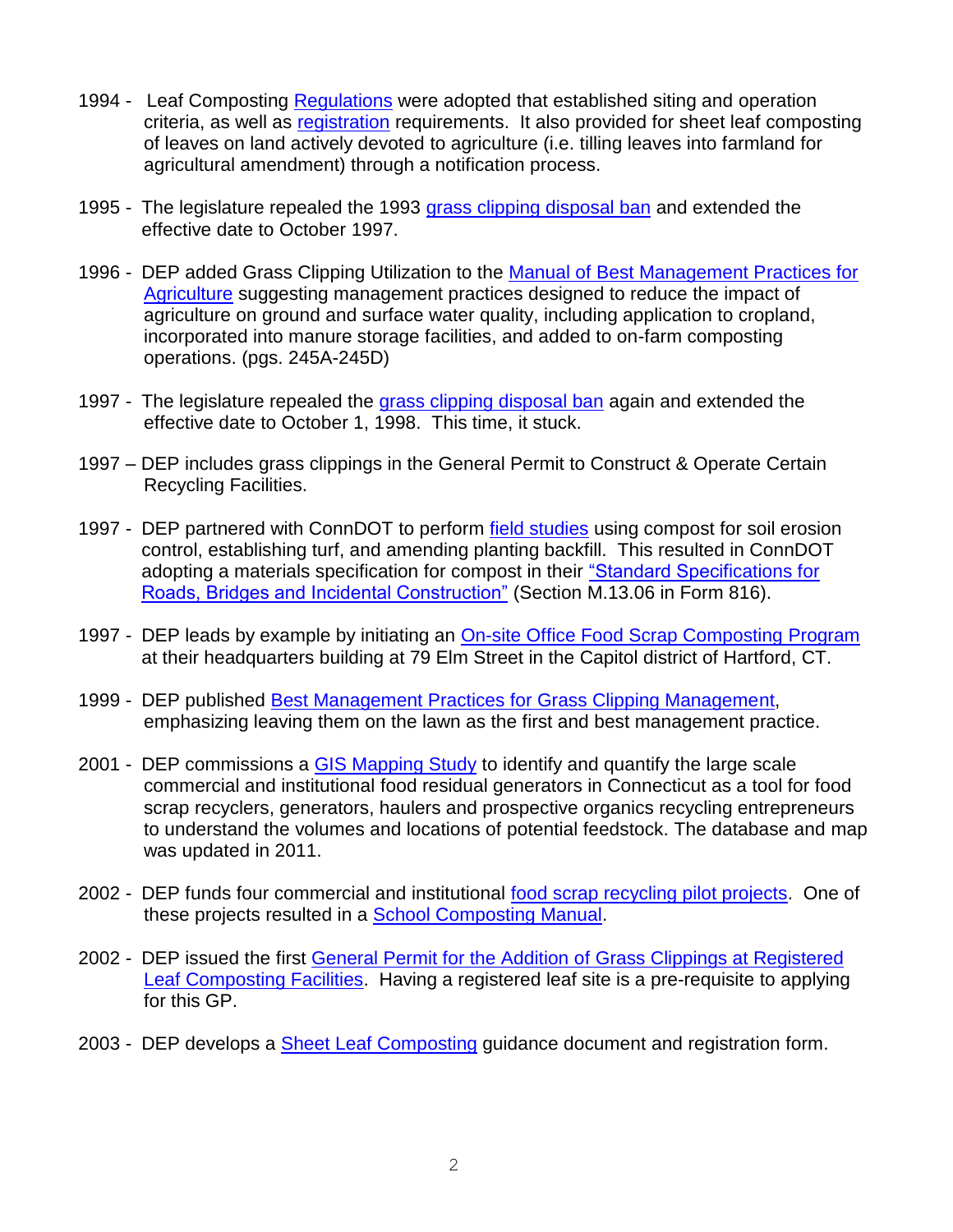- 2005 Grass Clipping [General Permit](http://www.ct.gov/deep/cwp/view.asp?a=2709&q=324210&deepNav_GID=1643#GrassClippingsGP) was modified/reissued on April 22, 2005 to extend expiration date by 2 years. Expired April 22, 2007. Subsequent reissuances occurred on April 24, 2007 (Expired April 23, 2012), and on May 29, 2012 (Expires May 28, 2017).
- 2006 Updates to the [Statewide Solid Waste Management Plan](http://www.ct.gov/deep/cwp/view.asp?a=2718&q=325482&deepNav_GID=1639) (SWMP) included organics [recycling.](http://www.ct.gov/deep/lib/deep/waste_management_and_disposal/solid_waste_management_plan/subcommitttee_organics_recycling_and_composting.pdf) (Strategies 2-14, 2-15, 2-16, 2-17, 2-18, 4-5)
- 2007 Solid Waste Management Advisory Committee [Subcommittee](http://www.ct.gov/deep/cwp/view.asp?a=2718&q=379318&deepNav_GID=1646) on Organics Recycling & Composting was established per recommendation in SWMP. The subcommittee concluded their work in 2008 with a [summary report](http://www.ct.gov/deep/lib/deep/waste_management_and_disposal/solid_waste_management_plan/sept08/summary_of_subcommittee_work_to_date_sept_2008_final.pdf) of their work and status of completion, and was disbanded.
- 2007 DEP Issues the first [Municipal Transfer Station General Permit](http://www.ct.gov/deep/cwp/view.asp?a=2709&q=324210&deepNav_GID=1643#MunicipalGP) and it included provisions for leaves, grass clippings and food waste transfer activities. The GP was reissued in 2012 (Expires November 29, 2022).
- 2010 The Legislative Program Review and Investigations Committee [\(LPRI\)](http://www.cga.ct.gov/pri/) of the General Assembly released a [report](http://www.cga.ct.gov/2009/pridata/Studies/PDF/MSW_Services_Final_Report.pdf) on Solid Waste Management Services in CT. It recognized that CT had a well-established infrastructure for yard waste composting, but lacked infrastructure within the state that enabled large scale recycling or composting of food wastes. It also noted that there were recycling requirements for food containers, but not food itself, and that the state should periodically update which materials are mandated recyclables.
- 2010 DEP proposed legislation to require the recycling of certain commercially generated organics, specifically food residuals. The impetus for this proposal was to provide incentives for organics recyclers to locate anaerobic digestion (AD) and composting facilities in CT in order to fill our food residuals processing gap. If you build it, certain generators must come, providing much-needed feedstock certainty for facilities and their investors. The proposed organics language was stripped from [H.B. 5301,](http://www.cga.ct.gov/asp/cgabillstatus/cgabillstatus.asp?selBillType=Bill&bill_num=5301&which_year=2010&SUBMIT1.x=9&SUBMIT1.y=9) although other portions of the bill eventually became P.A. [10-87,](http://www.cga.ct.gov/2010/ACT/Pa/pdf/2010PA-00087-R00HB-05120-PA.pdf) an act that significantly [advanced key elements](http://www.ct.gov/deep/cwp/view.asp?a=2714&q=466122&deepNav_GID=1645) to mainstream recycling.
- 2010 DEEP launches the Connecticut Materials Trader, and on-line materials exchange for reuse, which included organics. This website morphed into a regional web exchange in 2012 called the [Reuse Marketplace,](http://www.reusemarketplace.org/) and administration of the website was transferred from DEEP to the Northeast Recycling Council.
- 2011 DEEP proposed legislation again to [require the recycling of food residuals by certain](http://www.ct.gov/deep/cwp/view.asp?a=2718&q=552676&deepNav_GID=1645)  [commercial generators of organics](http://www.ct.gov/deep/cwp/view.asp?a=2718&q=552676&deepNav_GID=1645) if they have a projected annual generation rate of 104 tons per year of source separated organics, and are within 20 miles of a licensed facility that is able and willing to accept it. P.A. [11-217](http://www.cga.ct.gov/2011/ACT/Pa/pdf/2011PA-00217-R00SB-01116-PA.pdf) passed.
- 2011 DEEP receives positive media attention about P.A. 11-217and begins to see activity by processing companies based on passage of the new law (inquiries, pre-application meetings, application submittals, requests for speaking engagements and articles, etc.).